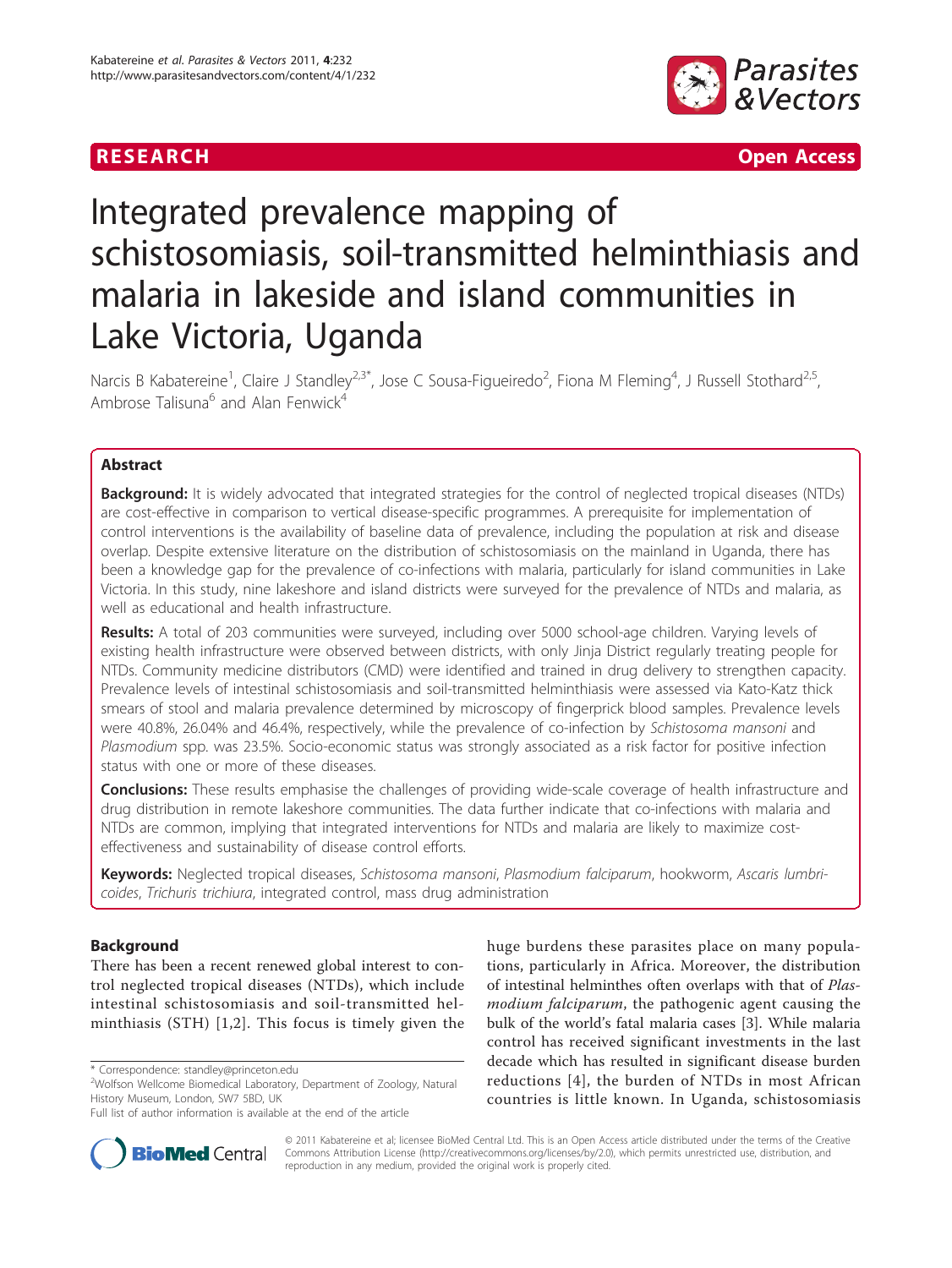mainly occurs around the large lakes and rivers, including Lake Victoria, affecting approximately 4 million people, while 16.7 million are estimated to be at risk from the infection [[5\]](#page-12-0). Malaria remains the most devastating health problem in the country, causing an estimated 40,000 deaths each year, but our understanding of the real disease burden is still limited due to lack of reliable data [\[6](#page-12-0)].

Since 2000, an increasing number of countries have embarked on national control programmes against one or more of the NTDs and/or malaria, but rarely have these efforts been integrated to examine the overall burden of combined parasitic infections. We believe that on-going control initiatives should integrate multiple diseases, and that mapping and monitoring processes should be integrated to maximize the effectiveness of the limited resources dedicated to disease management.

The Global Network for Neglected Tropical Diseases (GNNTD: [http://globalnetwork.org\)](http://globalnetwork.org) has been instrumental in raising awareness and promoting advocacy relating to the NTDs. The initiative has also provided funding to national health programmes, through partner collaborations, in order to examine existing control components and broaden them as necessary, particularly to integrate treatment for more than one NTD. In Uganda, a programme for the control of intestinal schistosomiasis has been in place since 2003, coordinated by the Vector Control Division (VCD) of the Uganda Ministry of Health, with support from the Schistosomiasis Control Initiative (SCI; <http://www.sci-ntds.org>). Albendazole, for the treatment of STH, was included in this mass drug administration (MDA). The National Control Programme also included basic health education training and information on how behavioural change can reduce transmission, but no funding was available for improvement of sanitation facilities, water pumps or other health-related infrastructure.

SCI's involvement with the programme shifted focus in 2007 [[7\]](#page-12-0), when funding was taken over by USAID as part of a scaled-up, fully integrated approach to NTD control. The integrated NTD approach resulted in the inclusion of ivermectin and azithromycin as part of the preventive chemotherapy strategy [[8,9\]](#page-12-0). However, malaria has not been integrated into these control efforts; the distribution of artemisinin-based combined therapies (ACTs) and insecticide treated bednets is coordinated by the Ministry of Health's Malaria Control Programme (MCP; [http://www.health.go.ug/mcp/](http://www.health.go.ug/mcp/index2.html) [index2.html](http://www.health.go.ug/mcp/index2.html)) with minimal involvement of the vector control division that is responsible for NTDs. As such, there is a lack of coordinated information regarding the co-prevalence of intestinal helminthes and malaria, yet such data are crucial to developing integrated control efforts that take into consideration the local context and risk factors.

In Uganda, past surveying and mapping efforts have identified a number of hotspots for intestinal schistosomiasis and STH; the shoreline of Lake Victoria is particularly at risk in view of the low levels of sanitation, high population density and extremely permissible water environments [[10-12](#page-12-0)]. The number of islands in the lake, many relatively remote from the mainland, provide even greater challenges to control efforts, and require regular monitoring to ensure that control initiatives, including training of health personnel, drug delivery and MDA, reach the required targets. Here, we present the results of a first-ever wide coverage integrated schistosomiasis, STH and malaria survey among primary school-age children across nine districts bordering Lake Victoria, including island communities. The aim of the survey was to examine risk factors associated with these three diseases, including identifying existing health infrastructure, evaluating the prevalence of intestinal schistosomiasis, STH and malaria as well as ascertaining the prevalence of co-infections on the islands and in a sample of villages on the shoreline. Finally, we wanted to provide the bestevidence for developing and improving integrated national control strategies for under-served and less accessible communities.

#### Methods

## Mapping of island communities and treatment infrastructure

Between September 2009 and April 2010, Vector Control Division (VCD) teams comprising of scientists and technicians were joined by relevant district staff and visited a total of 203 villages scattered over 126 of the 150 inhabited islands in Lake Victoria, Uganda. At each location, the team identified if the island was inhabited and if so, the island's global-positioning system (GPS) coordinates were recorded with a hand-held GPS device (GPS III, Garmin, Olathe, USA). The visited islands are part of six administrative districts that surround Lake Victoria, namely Mpigi, Wakiso, Mukono, Jinja, Mayuge and Bugiri. The other districts surveyed included Kalangala, which consists solely of an island archipelago, and Rakai and Masaka, which have no islands but border the Lake (Figure [1](#page-2-0)).

At each location, the population estimates of the village and of the island were evaluated in order to determine numbers at risk of infection, as well as the amount of drugs required in each locality. The team additionally collected information on existing health infrastructure and availability of personnel who could be utilized during mass treatment campaigns.

#### Training and capacity building

Since the island populations are often remote and difficult to reach, communities were first mobilized and sensitized to elect community volunteers, known as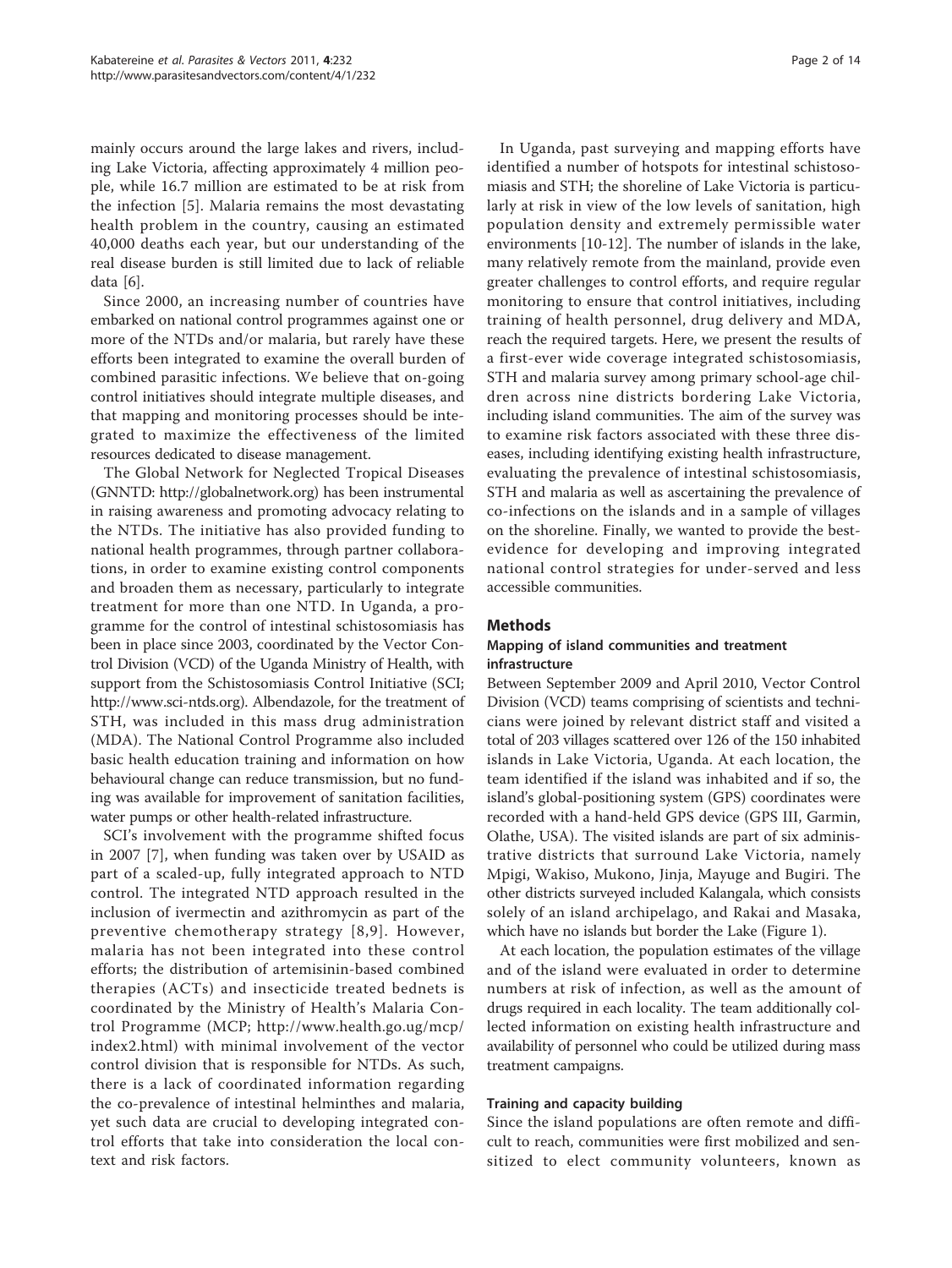<span id="page-2-0"></span>

community medicine distributors (CMDs). These CMDs were trained about essential elements of disease transmission for schistosomiasis and STH, health benefits of treatment and the methods for control of these diseases. They were also practically trained on how to register the target population, deliver health education messages and determine and deliver praziquantel (PZQ) doses using a tablet pole. Finally, the CMDs were given guidance on

when and where to refer cases for further management of side-effects during mass treatment campaigns. At least two CMDs per village were trained. The training involved CMDs from neighbouring villages so that by the end of the survey, every village on the islands had CMDs who delivered treatments during the survey and continued to treat even after the end of survey to achieve wide treatment coverage.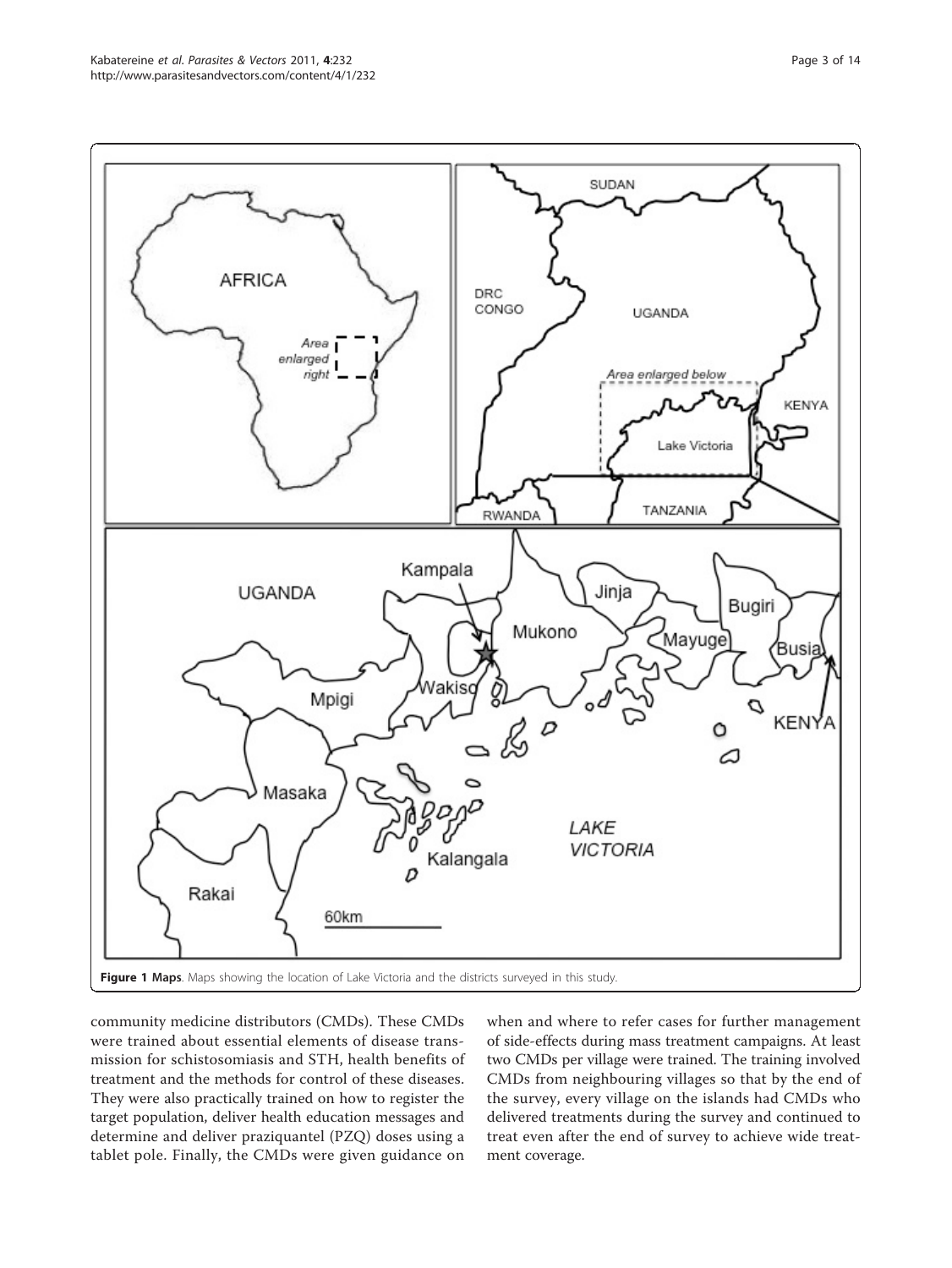#### Parasitological surveys

At each site, surveys were undertaken to assess prevalence of schistosomiasis (caused by Schistosoma mansoni), STHs (Ascaris lumbricoides, Trichuris trichiura and hookworm species) and malaria (Plasmodium spp.). In order to survey as many villages as possible, the Lot Quality Assurance Sampling protocol, which classifies the prevalence of infection using a small sample size [[13\]](#page-12-0), was followed. Thus a total of 15 children, with a roughly even mix of boys and girls, ranging in age from 10-14 years, were randomly selected in each village. If in the first village 8 boys and 7 girls were nominated, in the next village the numbers would be interchanged so that the final sample had an equal number of boys and girls.

Participants were asked to provide a stool, urine and fingerprick blood sample for parasitological diagnosis. Stool samples were used to create double Kato-Katz thick smears [[14](#page-12-0)], which were read in the field by certified field technicians for counts of helminth eggs (S. mansoni and STH). Numbers of eggs per slide were recorded and multiplied by 24 to obtain a measure of the number of S. mansoni eggs per gram of faeces (EPG). Urine samples were used to conduct circulating cathodic antigen (CCA) urine lateral flow tests as an additional diagnostic tool to detect S. *mansoni* infections; these results are not shown here, but are published in part elsewhere, for example for Kalangala District [\[15](#page-12-0)]. The fingerprick blood was used to create double thin and thick blood smears on a glass slide, which were stained and read by other experienced technicians for presence and abundance of Plasmodium spp.

For mapping of intestinal schistosomiasis and malaria distributions, prevalence data from each geo-referenced village were entered into ArcGIS (ESRI, Redlands, USA). Each data point was coloured according to prevalence at that location. Co-infections were mapped using ArcGIS, and the prevalence pie charts drawn in PowerPoint 2010 (Microsoft Office 2010, Microsoft, Richmond, USA). The prevalence of intestinal schistosomiasis and malaria were mapped separately for all of the geo-referenced villages. Prevalence boundaries were determined by cut-off values for different treatment regimes, as per WHO recommendations [\[16\]](#page-12-0).

#### Demographical questionnaire and statistical analyses

Each child that agreed to participate in the parasitological survey was also asked to participate in a questionnaire, consisting of a series of short questions designed to gather data on demographical and socioeconomic factors that might relate to infection risk. The questions covered basic personal information, health information, residence information, household wealth questions, bednet use data, history of de-worming and information on absenteeism and recent illnesses (see Additional File [1](#page-12-0) for a copy of the questionnaire used).

Since children were from different villages, the possibility of intra-correlation in the data cannot be discarded. Therefore, regression analyses were carried out taking into account within-village intra-correlation in the data using a generalized linear mixed model with multivariate normal random-effects (the random-effects of village in our case), with penalized quasi-likelihood (function glmmPQL in R) [[17,18\]](#page-12-0). Models were established defining infected children as cases, i.e. infection status was treated as a binary variable (infected and not infected) and incorporating all variables from the questionnaire. The main model results presented in this article result from forwards and backwards stepwise regression to select the most parsimonious, yet adequate model using Akaike information criterion (AIC) values [[19](#page-12-0)]. In addition, to test more directly for the effect of specific variables, such as absenteeism and bed net usage, new multivariate logistical regression models were constructed, also including village-level randomeffects. For both stepwise and non-stepwise methods, all final models for infections in children controlled for gender and age. One exception to this methodology was the univariate model for socio-economic status (SES), which controlled for village-level random effects, but not sex or age. The variable SES was constructed by attributing each child a value of zero to five, depending on the number of variables present in the respective household: electricity, solar power, latrine, landline and mobile phone. SES was considered a continuous variable in the univariate model. For each variable, odds ratio (OR) and P-values were calculated, and a P-value < 0.05 was considered indicative of statistical significance.

#### Ethical considerations

Prior to taking part in the survey, each child's parent or guardian was asked to provide informed written permission; in addition, each child was asked for informed oral consent and reminded that they could withdraw from the survey at any time. All participating children were offered treated with praziquantel (PZQ) for infection with S. mansoni and albendazole (ALB) for infection with STH. Children who tested positive for malaria were given appropriate artemisinin-based combined therapy (ACT). All treatment was dosed and administered by a community or a Vector Control Division nurse. Ethical approval for the study was granted by the NHS-LREC (Application 03.36) and the Uganda National Council for Science and Technology.

#### Results

# Mapping of islands, treatment infrastructure and capacity building

Lake Victoria is comprised of 212 islands, of which 150 (70.8%) are inhabited by an estimated 220,736 people (Table [1\)](#page-4-0). Most of the islands are situated in Mukono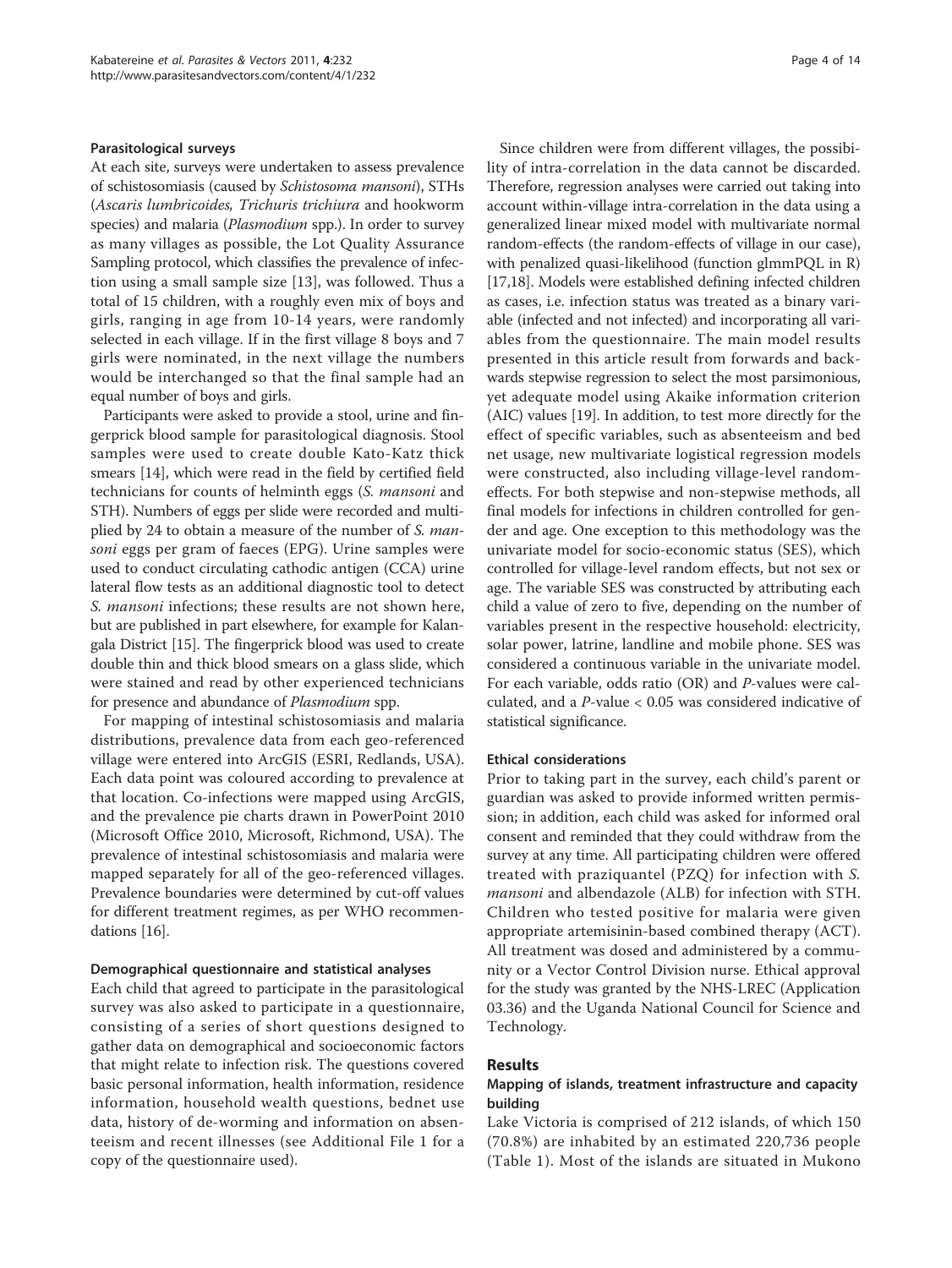| <b>District</b> | <b>Total population</b> | Number of islands        | Number of<br>islands inhabited | Number of islands surveyed | Number of villages surveyed |
|-----------------|-------------------------|--------------------------|--------------------------------|----------------------------|-----------------------------|
| Bugiri          | 20,530                  | 22                       | 9                              | 9                          | 9                           |
| Jinja           | 14,22                   | ς                        | ξ                              |                            | ξ                           |
| Kalangala       | 44,200                  | 84                       | 60                             | 37                         | 61                          |
| Masaka          | 15,078                  | $\overline{\phantom{a}}$ | $\overline{\phantom{a}}$       |                            | 15                          |
| Mayuge          | 15,214                  |                          | 6                              | 6                          | 6                           |
| Mpigi           | 21,108                  | 4                        | 4                              |                            | 5                           |
| Mukono          | 52,963                  | 84                       | 60                             | 59                         | 74                          |
| Rakai           | 8,310                   | $\overline{\phantom{a}}$ | $\overline{\phantom{a}}$       | $\overline{a}$             | 11                          |
| Wakiso          | 15,050                  | 08                       | 08                             | 08                         | 19                          |
| <b>Total</b>    | 220,736                 | 212                      | 150                            | 126                        | 203                         |

<span id="page-4-0"></span>Table 1 Numbers of islands surveyed and estimated total population of Lake Victoria islands

and Kalangala districts, which each have 84 islands. Wakiso district has 8 islands, Bugiri has 9 islands and Mayuge has 7 islands. Of those districts with islands, Jinja and Mpigi have the least number, at 3 and 4 islands respectively. All inhabited islands, save 23 in Kalangala and one in Mukono district, were surveyed. Thus a total of 126/150, (84.0%) islands were surveyed and altogether 203 communities on these islands were involved in the survey (Table 1).

Treatment infrastructure and MDA for schistosomiasis and STH history varied between the districts surveyed, and also between islands within a district. Of the nine districts surveyed, existing and trained CMDs were found in Bugiri, Jinja, Mayuge, Mukono and Kalangala, whereas few were available in Masaka and Wakiso; data on CMDs were not available for Mpigi and Rakai. Treatment was only regularly administered to the community at large in Jinja; the last MDA had been in 2009 for Mukono, 2008 for Kalangala, Mayuge and Masaka and 2007 for Bugiri and Wakiso. As with the CMD survey, information on treatment delivery was not available for Mpigi and Rakai. Overall, the proportion of children who reported to have received treatment in the past year was 49.7% (number treated  $[n] = 1122$ ; number surveyed  $[N] = 2256$ ; 95% confidence intervals  $|CI| =$ 47.7-51.8%). Of these, 60.2% reported having received the treatment in a school-based setting (n = 676;  $N =$ 1122;  $95\%$  CI = 57.3-63.1%).

In terms of capacity building and on-going treatment delivery, CMDs were trained on each of the islands visited. In mainland areas, CMDs were trained in individual landing sites, to overcome logistical difficulties associated with transport between sites not linked by paved roads. The exception to this was in Masaka, where a dearth of volunteers resulted in some villages remaining without CMDs. During this survey, all villages surveyed were provided with medication for schistosomiasis and STH, and participants in the parasitological

portion of the survey were treated for these diseases. Overall, of a total population of 193,875 people, 157,814 were estimated to be older than 5 years, and thus were targeted for treatment. Of these, 108,305 people were successfully treated, during and immediately after the survey achieving treatment coverage of 68.6%. In total, 192,820 tablets of ALB were distributed to the CMDs, along with 426,098 tablets of PZQ.

#### Parasitological surveys

Overall, 5016 school-age children were asked to participate in the parasitological surveys, of which 2578 were boys, 2428 were girls and 10 did not have their sex recorded, the mean age was 12.5 years. A total of 4540 children provided a stool sample, of which 4534 were examined for presence of S. mansoni eggs and all were read for STH prevalence. As for malaria diagnosis, a total of 3712 children provided a fingerprick blood sample.

Overall prevalence of S. mansoni was found to be 40.8% (n = 1850;  $N = 4534$ ; 95% CI = 39.4- 42.3%). Prevalence of malaria was higher, at 46.4% (n = 1724;  $N =$ 3712; 95% CI = 44.8-48.1%). Moreover, co-infection of schistosomiasis and malaria was relatively common, reaching 23.5% prevalence (n = 839;  $N = 3569$ ; 95% CI  $= 22.1 - 24.9\%$ ). Prevalence of STH was 14.9% for hookworm (n = 674;  $N = 4540$ ; 95% CI = 13.8-15.9%), 4.3% for Ascaris lumbricoides (n = 196;  $N = 4540$ ; 95% CI = 3.7-5.0%) and 11.9% for *Trichuris trichiura* ( $n = 538$ ; N  $= 4540$ ; 95% CI = 10.9-12.8%). The breakdown of prevalence by district for schistosomiasis, malaria and coinfection can be found in Table [2](#page-5-0), and in Table [3](#page-5-0) for STH prevalence.

The prevalence of co-infections of schistosomiasis and STH and of malaria and STH was also calculated by district (Tables [4](#page-6-0) and [5](#page-10-0) respectively). Overall prevalence of co-infection with schistosomiasis and STH was 13.3% (n  $= 603$ ;  $N = 4534$ ; 95% CI = 12.3-14.3%), although Bugiri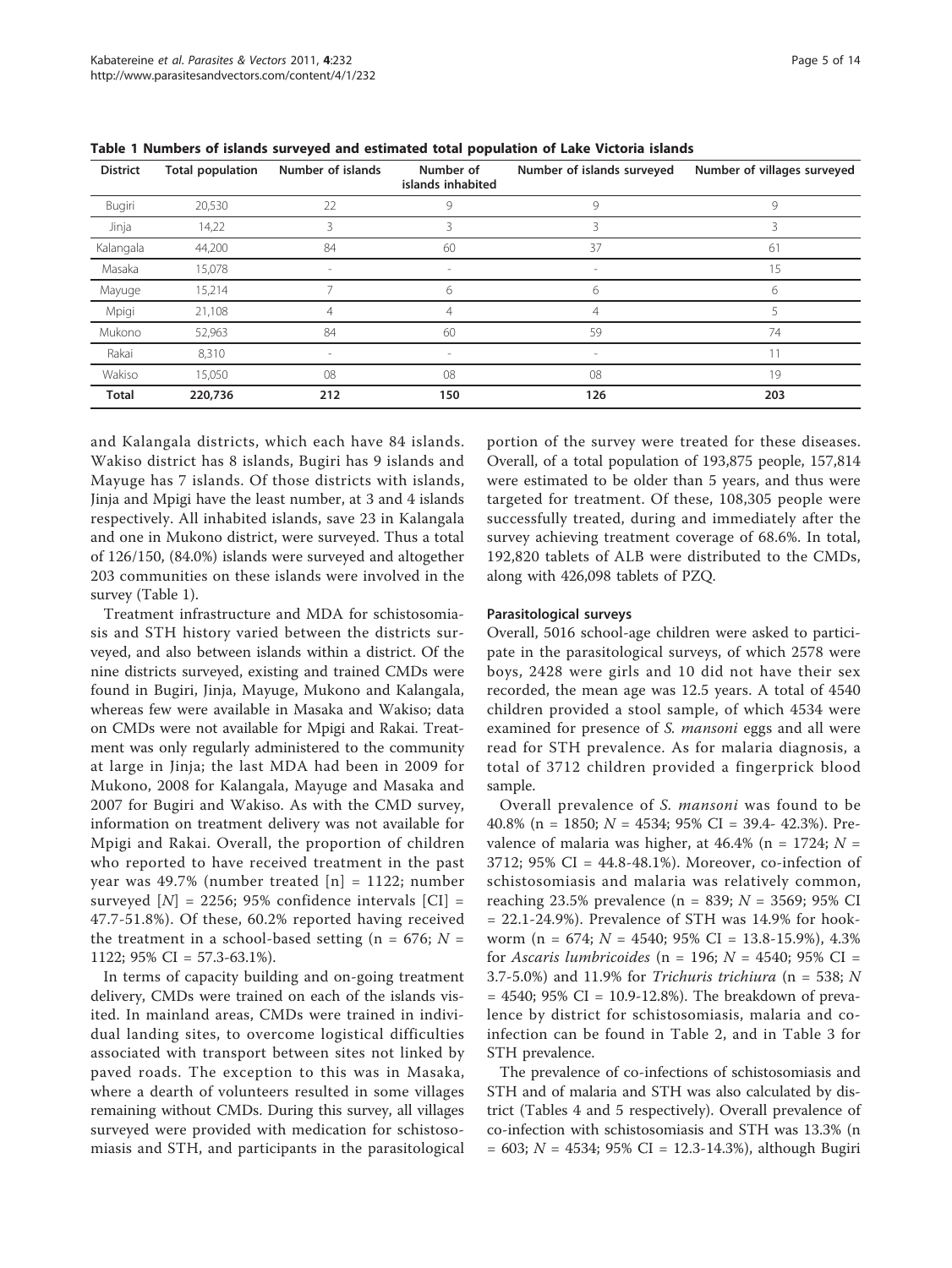|                 |      |            |                            |           | <b>INFECTION</b> |                            |              |           |                            |
|-----------------|------|------------|----------------------------|-----------|------------------|----------------------------|--------------|-----------|----------------------------|
| <b>DISTRICT</b> |      | S. mansoni |                            |           | P. falciparum    |                            | Co-infection |           |                            |
|                 | n    | N          | Prevalence<br>(95% Cls)    | n         | N                | Prevalence<br>(95% Cls)    | n            | N         | Prevalence<br>(95% Cls)    |
| <b>Bugiri</b>   | 363  | 484        | 75.00<br>$(70.89 - 78.80)$ | 282       | 495              | 57.00<br>$(52.48 - 61.38)$ | 191          | 440       | 43.41<br>$(38.72 - 48.19)$ |
| Jinja           | 114  | 170        | 67.06<br>$(59.45 - 74.06)$ | 93        | 161              | 57.76<br>$(49.74 - 65.50)$ | 63           | 156       | 40.38<br>$(32.61 - 48.53)$ |
| Kalangala       | 302  | 962        | 31.39<br>$(28.47 - 34.43)$ | 307       | 777              | 39.51<br>$(36.05 - 43.05)$ | 119          | 814       | 14.62<br>$(12.26 - 17.24)$ |
| <b>Masaka</b>   | 41   | 218        | 18.81<br>$(13.85 - 24.64)$ | 125       | 220              | 56.82<br>$(50.00 - 63.46)$ | 25           | 210       | 11.90<br>$(7.85 - 17.07)$  |
| Mayuge          | 241  | 356        | 67.70<br>$(62.57 - 72.53)$ | 144       | 358              | 40.22<br>$(35.10 - 45.51)$ | 90           | 340       | 26.47<br>$(21.86 - 31.50)$ |
| Mpigi           | 64   | 212        | 30.19<br>$(24.09 - 36.85)$ | 104       | 211              | 49.29<br>$(42.36 - 56.24)$ | 34           | 200       | 17.00<br>$(12.07 - 22.94)$ |
| <b>Mukono</b>   | 586  | 1134       | 51.68<br>$(48.72 - 54.62)$ | 586       | 1165             | 50.30<br>$(47.39 - 53.21)$ | 285          | 1099      | 25.93<br>$(23.36 - 28.63)$ |
| Rakai           | 5    | 667        | 0.75<br>$(0.24 - 1.74)$    | <b>NA</b> | <b>NA</b>        | <b>NA</b>                  | <b>NA</b>    | <b>NA</b> | <b>NA</b>                  |
| Wakiso          | 134  | 331        | 40.48<br>$(35.15 - 45.99)$ | 83        | 325              | 25.54<br>$(20.89 - 30.64)$ | 32           | 310       | 10.32<br>$(7.17 - 14.26)$  |
| <b>TOTAL</b>    | 1850 | 4534       | 40.80<br>$(39.37 - 42.25)$ | 1724      | 3712             | 46.44<br>$(44.83 - 48.06)$ | 839          | 3569      | 23.51<br>$(22.12 - 24.93)$ |

#### <span id="page-5-0"></span>Table 2 Summary of the prevalence of S. mansoni, malaria and co-infections by district and overall

"n" refers to the number of positive cases, "N" is the total number of children surveyed. "CIs" stand for confidence intervals.

# Table 3 Prevalence of STH infection, per district and overall

|                 |      | <b>STH INFECTION</b> |                            |                             |                           |                     |                            |                    |                            |  |  |  |
|-----------------|------|----------------------|----------------------------|-----------------------------|---------------------------|---------------------|----------------------------|--------------------|----------------------------|--|--|--|
| <b>DISTRICT</b> |      | <b>Hookworm</b>      |                            | <b>Ascaris lumbricoides</b> |                           | Trichuris trichiura |                            | <b>STH overall</b> |                            |  |  |  |
|                 | N    | $\mathsf{n}$         | Prevalence<br>$(95%$ Cls)  | n                           | Prevalence<br>$(95%$ Cls) | n                   | Prevalence<br>(95% Cls)    | n                  | Prevalence<br>(95% Cls)    |  |  |  |
| <b>Bugiri</b>   | 484  | 73                   | 15.08<br>$(12.01 - 18.59)$ | 23                          | 4.75<br>$(3.04 - 7.05)$   | 112                 | 23.14<br>$(19.45 - 27.16)$ | 184                | 38.02<br>$(33.67 - 42.51)$ |  |  |  |
| Jinja           | 173  | 11                   | 6.36<br>$(3.22 - 11.09)$   | $\Omega$                    | 0.00<br>$(0.00 - 2.11)$   | $\mathfrak{D}$      | 1.16<br>$(0.14 - 4.11)$    | 13                 | 7.51<br>$(4.06 - 12.51)$   |  |  |  |
| Kalangala       | 962  | 120                  | 12.47<br>$(10.45 - 14.73)$ | 54                          | 5.61<br>$(4.24 - 7.26)$   | 98                  | 10.19<br>$(8.35 - 12.27)$  | 207                | 21.52<br>$(18.96 - 24.25)$ |  |  |  |
| <b>Masaka</b>   | 218  | 28                   | 12.84<br>$(8.71 - 18.03)$  | 30                          | 13.76<br>$(9.48 - 19.06)$ | 96                  | 44.04<br>$(37.34 - 50.90)$ | 120                | 55.05<br>$(48.18 - 61.77)$ |  |  |  |
| Mayuge          | 356  | 84                   | 23.60<br>$(19.28 - 28.36)$ | 16                          | 4.49<br>$(2.59 - 7.20)$   | 17                  | 4.78<br>$(2.81 - 7.54)$    | 100                | 28.09<br>$(23.48 - 33.07)$ |  |  |  |
| Mpigi           | 212  | 42                   | 19.81<br>$(14.67 - 25.82)$ | 6                           | 2.83<br>$(1.05 - 6.06)$   | 32                  | 15.09<br>$(10.56 - 20.64)$ | 68                 | 32.08<br>$(25.85 - 38.81)$ |  |  |  |
| <b>Mukono</b>   | 1137 | 162                  | 14.25<br>$(12.27 - 16.42)$ | 36                          | 3.17<br>$(2.23 - 4.36)$   | 87                  | 7.65<br>$(6.17 - 9.35)$    | 251                | 22.08<br>$(19.70 - 24.60)$ |  |  |  |
| Rakai           | 667  | 78                   | 11.69<br>$(9.35 - 14.38)$  | 21                          | 3.15<br>$(1.96 - 4.77)$   | 68                  | 10.19<br>$(8.00 - 12.75)$  | 138                | 20.69<br>$(17.68 - 23.97)$ |  |  |  |
| Wakiso          | 331  | 76                   | 22.96<br>$(18.54 - 27.87)$ | 10                          | 3.02<br>$(1.46 - 5.49)$   | 26                  | 7.85<br>$(5.20 - 11.30)$   | 101                | 30.51<br>$(25.60 - 35.78)$ |  |  |  |
| <b>TOTAL</b>    | 4540 | 674                  | 14.85<br>$(13.82 - 15.91)$ | 196                         | 4.32<br>$(3.74 - 4.95)$   | 538                 | 11.85<br>$(10.92 - 12.83)$ | 1182               | 26.04<br>$(24.76 - 27.34)$ |  |  |  |

"N" is the total number of children surveyed for STH, "n" refers to the number of positive cases and "CIs" stand for confidence intervals.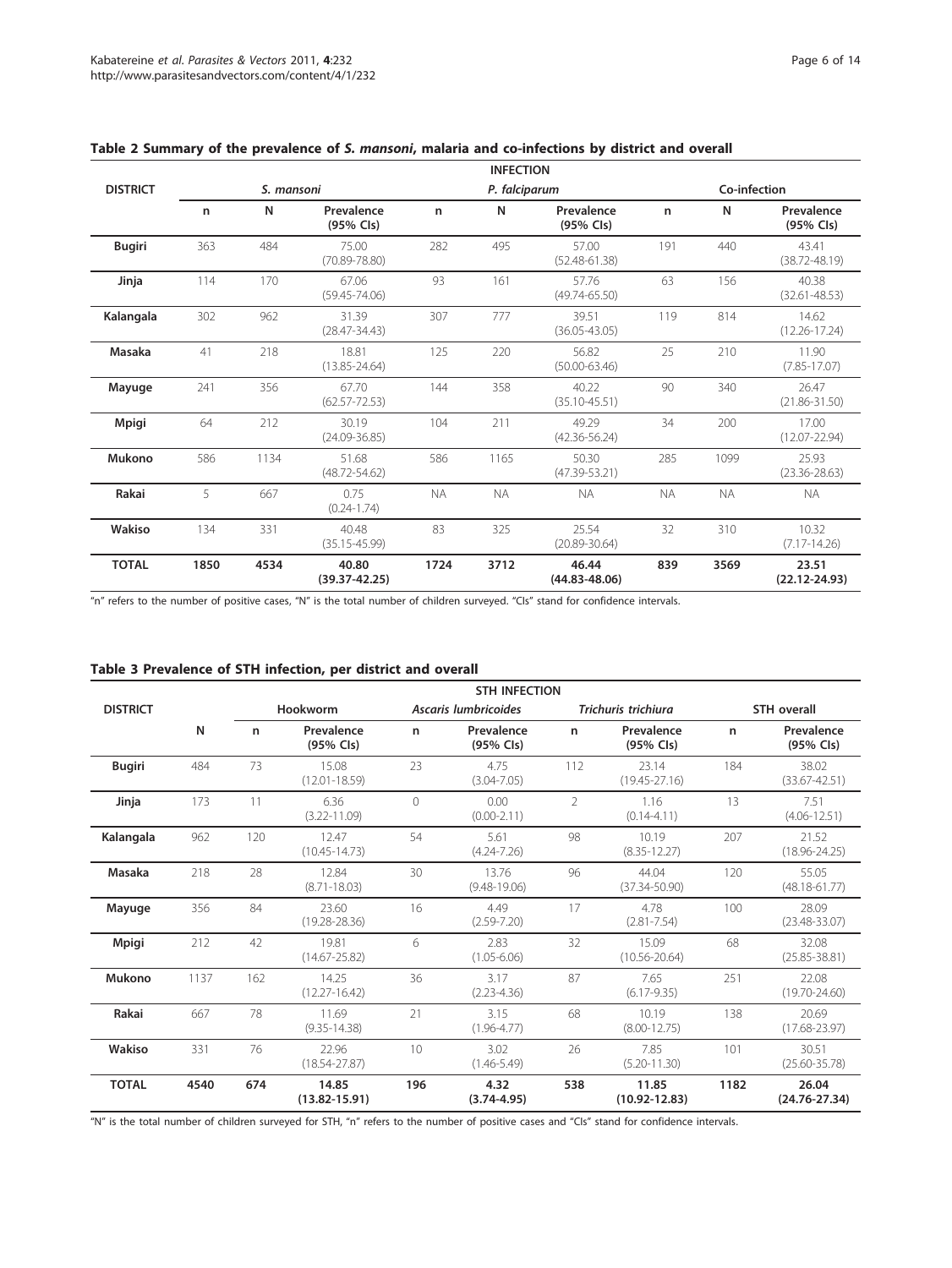|                 | STH CO-INFECTION WITH SCHISTOSOMIASIS |                 |                            |                      |                         |                     |                            |                    |                            |  |  |  |
|-----------------|---------------------------------------|-----------------|----------------------------|----------------------|-------------------------|---------------------|----------------------------|--------------------|----------------------------|--|--|--|
| <b>DISTRICT</b> |                                       | <b>Hookworm</b> |                            | Ascaris lumbricoides |                         | Trichuris trichiura |                            | <b>STH overall</b> |                            |  |  |  |
|                 | N                                     | n               | Prevalence<br>(95% Cls)    | n.                   | Prevalence<br>(95% Cls) | n                   | Prevalence<br>(95% Cls)    | n                  | Prevalence<br>(95% Cls)    |  |  |  |
| <b>Bugiri</b>   | 484                                   | 61              | 12.60<br>$(9.78 - 15.89)$  | 20                   | 4.13<br>$(2.54 - 6.31)$ | 101                 | 20.87<br>$(17.33 - 24.76)$ | 160                | 33.06<br>$(28.88 - 37.45)$ |  |  |  |
| Jinja           | 170                                   | $\overline{7}$  | 4.12<br>$(1.67 - 8.30)$    | $\bigcap$            | 0.00<br>$(0.00 - 2.15)$ | $\mathfrak{D}$      | 1.18<br>$(0.14 - 4.19)$    | 9                  | 5.29<br>$(2.45 - 9.81)$    |  |  |  |
| Kalangala       | 962                                   | 63              | 6.55<br>$(5.07 - 8.30)$    | 23                   | 2.39<br>$(1.52 - 3.57)$ | 45                  | 4.68<br>$(3.43 - 6.21)$    | 90                 | 9.36<br>$(7.59 - 11.37)$   |  |  |  |
| <b>Masaka</b>   | 218                                   | $\overline{4}$  | 1.83<br>$(0.50 - 4.63)$    | $\overline{7}$       | 3.21<br>$(1.30 - 6.50)$ | 22                  | 10.09<br>$(6.43 - 14.88)$  | 26                 | 11.93<br>$(7.94 - 16.99)$  |  |  |  |
| Mayuge          | 356                                   | 66              | 18.54<br>$(14.64 - 22.97)$ | 12                   | 3.37<br>$(1.75 - 5.81)$ | 13                  | 3.65<br>$(1.96 - 6.16)$    | 78                 | 21.91<br>$(17.72 - 26.57)$ |  |  |  |
| Mpigi           | 212                                   | 12              | 5.66<br>$(2.96 - 9.68)$    | 3                    | 1.42<br>$(0.29 - 4.08)$ | 20                  | 9.43<br>$(5.86 - 14.19)$   | 29                 | 13.68<br>$(9.36 - 19.05)$  |  |  |  |
| Mukono          | 1134                                  | 100             | 8.82<br>$(7.23 - 10.62)$   | 25                   | 2.20<br>$(1.43 - 3.24)$ | 60                  | 5.29<br>$(4.06 - 6.76)$    | 162                | 14.29<br>$(12.30 - 16.46)$ |  |  |  |
| Rakai           | 667                                   | $\mathcal{P}$   | 0.30<br>$(0.04 - 1.08)$    | $\Omega$             | 0.00<br>$(0.00 - 0.55)$ | $\Omega$            | 0.00<br>$(0.00 - 0.55)$    | $\mathcal{P}$      | 0.30<br>$(0.04 - 1.08)$    |  |  |  |
| Wakiso          | 331                                   | 37              | 11.18<br>$(7.99 - 15.08)$  | 5                    | 1.51<br>$(0.49 - 3.49)$ | $\circ$             | 2.72<br>$(1.25 - 5.10)$    | 47                 | 14.20<br>$(10.62 - 18.43)$ |  |  |  |
| <b>TOTAL</b>    | 4534                                  | 352             | 7.76<br>$(7.00 - 8.58)$    | 95                   | 2.10<br>$(1.70 - 2.56)$ | 272                 | 6.00<br>$(5.32 - 6.73)$    | 603                | 13.30<br>$(12.32 - 14.32)$ |  |  |  |

<span id="page-6-0"></span>Table 4 Prevalence of STH and schistosomiasis co-infection, per district and overall

"N" is the total number of children surveyed for both schistosomiasis and STH infection, "n" refers to the number of co-infected cases. "CIs" stand for confidence intervals.

District had co-infection levels as high as  $33.1\%$  (n = 160; N = 484; 95% CI = 28.9-37.5%). Overall prevalence of co-infection with malaria and STH was 13.8% (n = 493;  $N = 3574$ ; 95% CI = 12.7-15.0%).

#### Mapping disease prevalence

The distribution of both schistosomiasis and malaria was heterogeneous across the region (please refer to Figure [2](#page-7-0) for the map of intestinal schistosomiasis and Figure [3](#page-8-0) for the map of malaria prevalence levels).

There was also variation in the distribution of coinfections, which were mapped in detail only for the extreme Western-most (Kalangala, Masaka and part of Mpigi) and Eastern-most (Mayuge and Bugiri) districts. Figure [4](#page-9-0) shows the distribution and proportion of uninfected children, mono-infected children (with either S. mansoni or *Plasmodium* spp.) and co-infected cases.

#### Statistical analysis of questionnaire data and infection predictors

The multivariate logistical stepwise regression modeling of risk factors for intestinal schistosomiasis and malaria revealed a clear association with age in both cases, with infection risk increasing with age for intestinal schistosomiasis (odds ratio [OR] = 1.03; 95% CI = 1.00-1.06; P  $= 0.024$ ) and decreasing with age for malaria (OR  $=$ 0.97; 95% CI = 0.95-0.99;  $P = 0.005$ ). Both S. mansoni infection and *Plasmodium spp*. infection were also associated with increased likelihood of co-infection with hookworm (OR = 1.50; 95% CI = 1.12-2.02;  $P = 0.008$ and OR = 1.59; 95% CI = 1.22-2.07;  $P < 0.001$ , respectively). Intestinal schistosomiasis was also associated with increased likelihood of infection with T. trichiura  $(OR = 1.39; 95\% CI = 1.05-1.85; P = 0.015)$ , but strongly negatively associated with the presence of a household latrine (OR = 0.50; 95% CI = 0.39-0.64;  $P$  <0.001). For malaria, symptoms of fever on the day of the surveys were a predictor for a positive malaria diagnosis ( $OR =$ 1.55; 95% CI = 1.17-2.04;  $P = 0.002$ ). All the variables that were statistically significant or approaching significance are presented in Table [6](#page-10-0).

Factors such as bednet usage, socio-economic status (SES) and absenteeism were examined more closely through direct multi- and univariate logistical regression analyses. Controlling for age and gender, there was no significant association between reported bednet use and infection status with malaria ( $N = 2052$ ). At a univariate level, SES was not found to be significantly associated with malaria, either as an overall metric or within the individual measured categories (presence of electricity, solar power, latrine, landline or mobile phone in the household). However, infection with schistosomiasis was strongly predicted by low SES, whereby the addition of an item in the household resulted in drop of odds of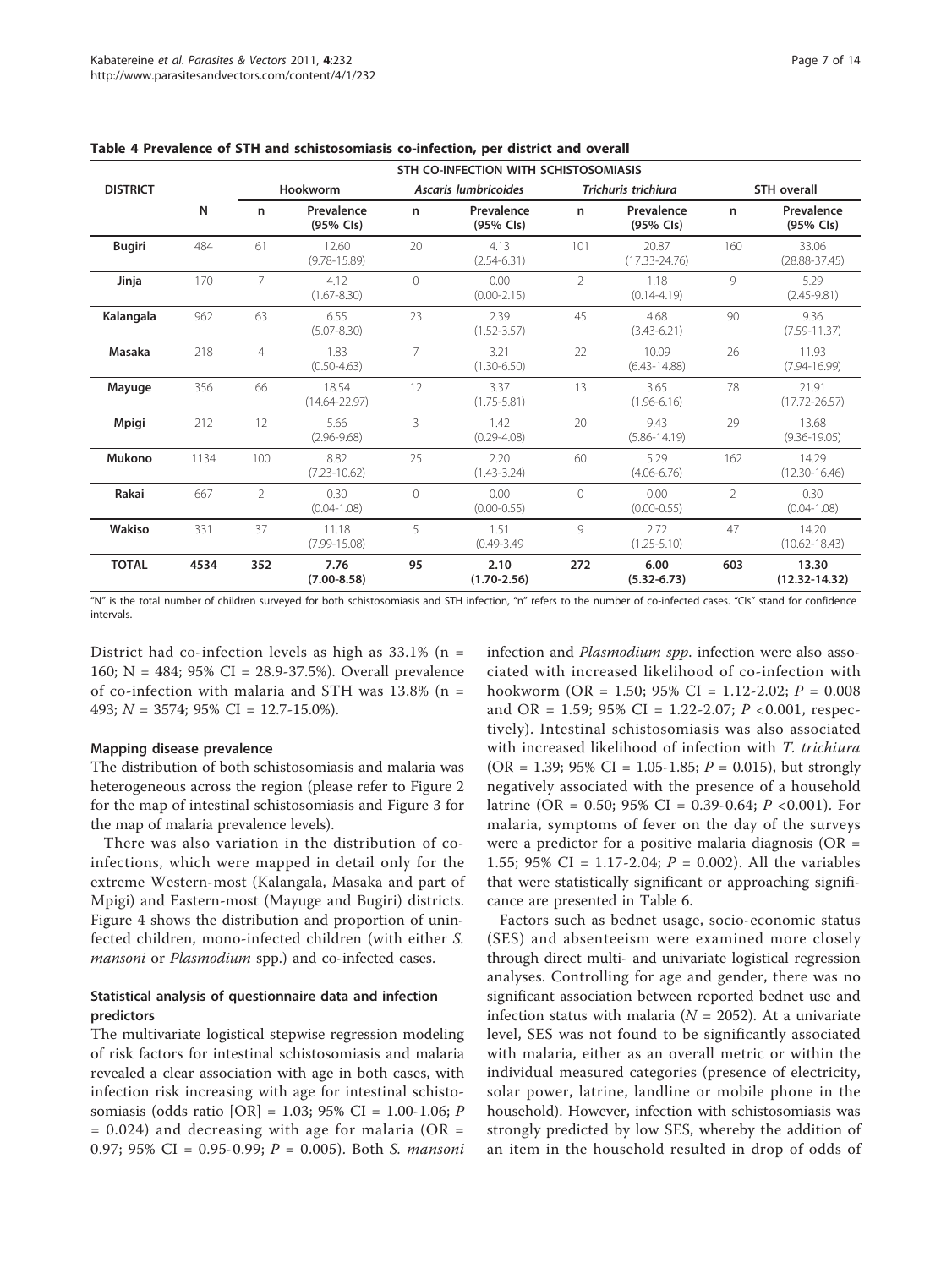<span id="page-7-0"></span>

Figure 2 Distribution and prevalence of Schistosoma mansoni infection. Distribution and prevalence of Schistosoma mansoni infection in school-age children across the surveyed districts.

being found infected (OR =  $0.74$ ; 95% CI =  $P = < 0.001$ ), and specifically by lack of a household latrine, whereby children residing in households with latrines were less likely to be infected (OR = 0.47;  $95\%$  CI = 0.38-0.59; P  $=$  < 0.001), as for the stepwise analysis. Schistosomiasis, malaria and/or STH ("being ill") prevalence was found to be negatively associated with presence of a household latrine (OR = 0.65; 95% CI = 0.49-0.85;  $P = 0.002$ ), with household ownership of a mobile phone ( $OR = 0.71$ ; 95% CI =  $0.55 - 0.91$ ;  $P = 0.007$ ) and with an increased overall SES metric (OR = 0.68; 95% CI = 0.58-0.81;  $P =$ < 0.001). Sample size was 1898 children for all SES analyses. Children who were positive for schistosomiasis, or ill overall, were more likely to be in school ( $OR = 2.75$ ; 95% CI = 2.02-3.74;  $P = 0.001$ , and OR = 1.83; 95% CI = 1.31-2.55;  $P =$  < 0.001, respectively), meaning that children who reported going to school regularly were at higher risk of disease, controlling for age and gender. On the other hand, after analysis of responses in the questionnaire ( $N = 840$  complete questionnaires), children report malaria to be the primary reason for absenteeism (39.6%; 95% CI = 36.3-43.0%), although absenteeism was not a statistically significant predictor of malaria infection during regression analysis.

#### **Discussion**

#### Treatment availability and capacity building

Uganda's National Control Programme for combating intestinal schistosomiasis and STHs has been active since 2003, and although regular monitoring has occurred at intervals since then, this is the first comprehensive overview of the status of treatment infrastructure and health capacity on the districts adjacent to Lake Victoria. The results here paint a mixed picture; on the one hand, some villages appear to function well in terms of drug availability, regular training of CMDs and administration of mass treatment. However, there were also locations, such as much of Wakiso district islands, where people were sceptical about the efficacy or need to take PZQ, while in Masaka district there was a noticeable absence of volunteers willing to take on the role of CMD. The reasons given for refusal included the distance between sites and the lack of adequate funding for travel. Even within a district with generally good treatment coverage, there were islands that did not conform to what was being observed elsewhere in the district. For example, on one island in Kalangala district, all inhabitants refused to take PZQ, citing experience of severe side-effects after swallowing the drugs during an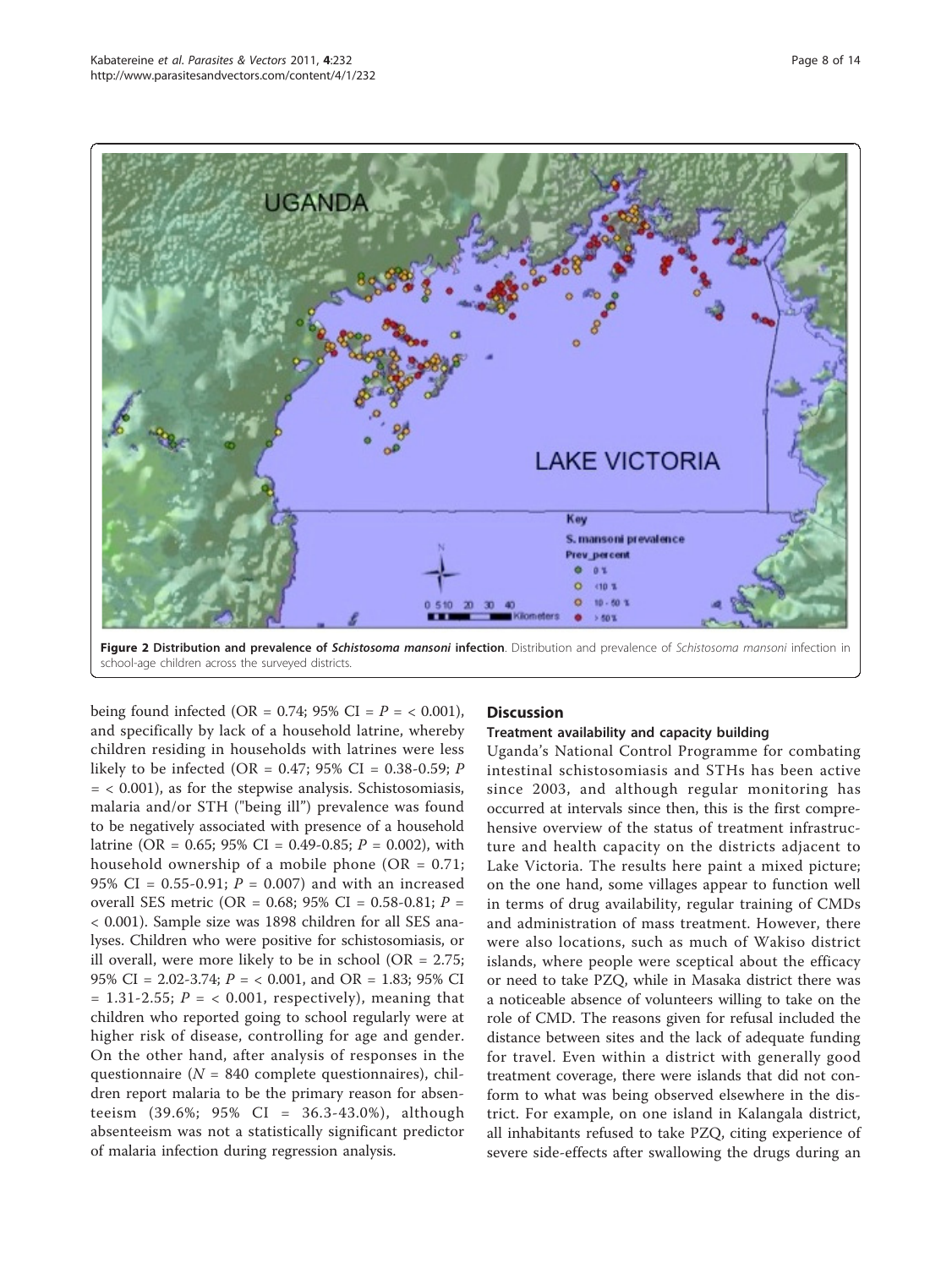<span id="page-8-0"></span>

Figure 3 Distribution and prevalence of Plasmodium falciparum infection. Distribution and prevalence of Plasmodium falciparum infection in school-age children across the surveyed districts.

earlier treatment campaign. High perceived risk of treatment has been associated with non-compliance with treatment in other studies [[20\]](#page-12-0), and so may limit the effectiveness of future treatment campaigns where sideeffects have been noted. These heterogeneities in responses to treatment, added to the epidemiological variations seen across the region in terms of parasite prevalence, indicate the challenges to maintaining effective and efficient disease control. One limitation of this study was the lack of funding for follow-up visits to all of the communities surveyed in order to check up on the actions of the newly-trained CMDs and to see whether MDA was now being carried out more regularly.

#### High disease prevalence and observation of co-infection

The eastern part of Lake Victoria is known to be a highly endemic zone for intestinal schistosomiasis [\[5,21](#page-12-0)]. In 2007, Masaka and Mpigi districts were added to the roster of districts receiving MDA, based on data showing increased disease levels as compared to the original 2003 baseline data [[22](#page-12-0)]. This current survey revealed that despite regular chemotherapy and educational interventions, levels of intestinal schistosomiasis are still very high. The only exception is Rakai district, which continues to have low, almost negligible, levels of S. mansoni. The data here also support earlier evidence of a geographical west to east cline along Uganda's Lake Victoria shoreline of increasing schistosomiasis prevalence, although the observation of significant local heterogeneities should be taken into consideration. The reasons for this purported cline are not fully understood, but may relate to climatic variation along the lakeshore, or indeed differences in population density or sanitation infrastructure. Large-scale variation in prevalence may be more a residue of sampling effort or treatment history, and indeed if given too much weight, may confound smaller-scale patterns of variation which are crucial for local disease management recommendations [[23,24\]](#page-12-0).

The patterns of distributions of STH and malaria infections are less geographically skewed and more evenly distributed by district, but again, there are exceptions. Masaka district has significantly higher prevalence of T. trichiura infection than the overall average, for example. This is somewhat surprising, since all three STHs are successfully treated with albendazole, and prevalence of hookworm and A. lumbricoides are not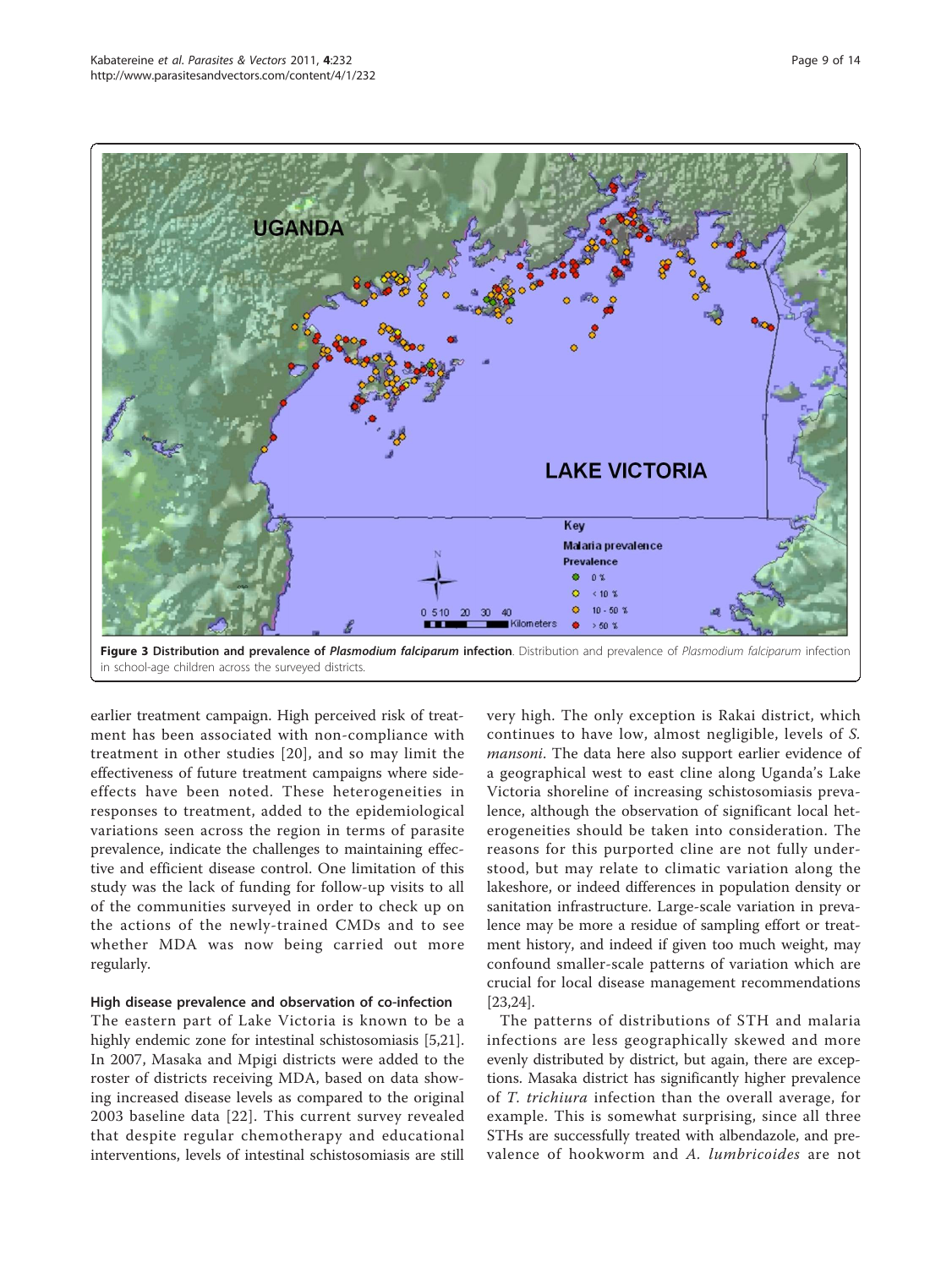<span id="page-9-0"></span>

noticeably elevated. One possibility is the observation of particularly poor sanitary and hygiene infrastructure in many locations along Masaka's Lake Victoria shoreline, encouraging STH transmission; if soil conditions here are more suitable for persistence of T. trichiura eggs than in other areas, this could go some way to explaining why the infection rate of this species of helminth is higher in Masaka than elsewhere. Indeed, a soil map of Uganda shows mineral hydropmorphic soils in Masaka district, and extending to Rakai, in contrast to ferrallitic soils along the rest of the Lake Victoria shoreline in Uganda [\[25\]](#page-12-0).

In terms of malaria prevalence, Wakiso and Kalangala districts have significantly lower levels of *Plasmodium* spp. than the overall average. For the former, this may be due to the generally more urban environment of the district, as well as its proximity to cities such as Entebbe and Kampala, where health infrastructure is better. Kalangala is a

rural and remote district with many islands and limited connectivity to health centres; therefore the lower malaria prevalence is likely due to environmental factors, such as unsuitable habitat for the mosquito vectors. Indeed, some environmental modeling work has shown that like intestinal schistosomiasis, malaria risk is predicted to be slightly lower in the western portions of Lake Victoria as opposed to the eastern [\[26,27](#page-12-0)]. However, future surveys should also focus on training and education for behavioural control mechanisms such as bed net possession and insecticide use, neither of which was directly measured in this survey, to see whether these factors are contributing to the lower malarial prevalence observed in Kalangala.

The relatively high incidence of malaria and schistosomiasis co-infections, particularly in districts such as Bugiri and Jinja, was a very significant finding. Bugiri District also had high levels of co-infection of STH with both schistosomiasis and malaria, marking it out as a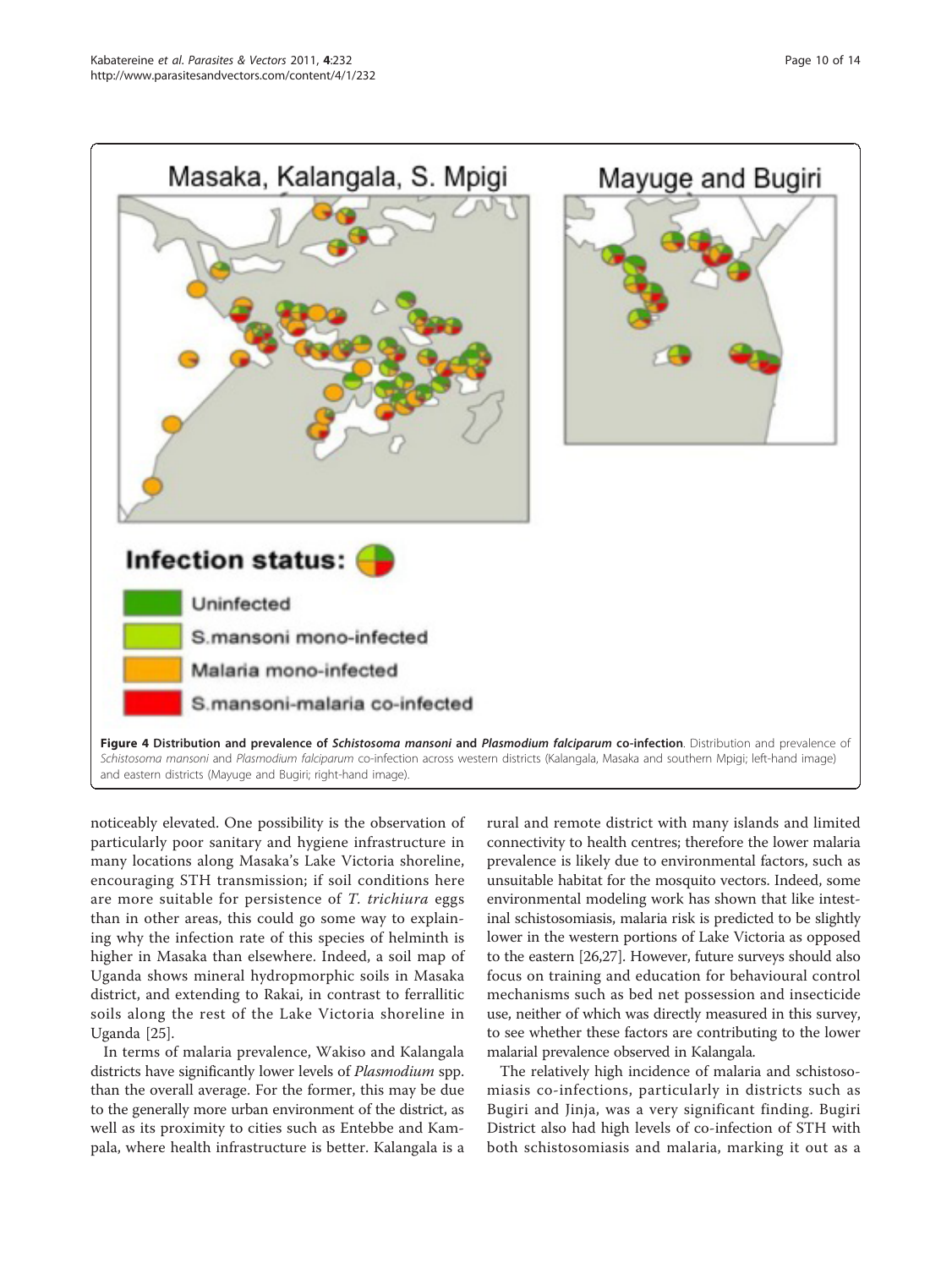|                 | STH CO-INFECTION WITH MALARIA |          |                           |                 |                           |          |                            |     |                            |  |  |
|-----------------|-------------------------------|----------|---------------------------|-----------------|---------------------------|----------|----------------------------|-----|----------------------------|--|--|
| <b>DISTRICT</b> |                               | Hookworm |                           |                 | Ascaris lumbricoides      |          | Trichuris trichiura        |     | STH overall                |  |  |
|                 | N                             | n        | Prevalence<br>(95% Cls)   | n               | Prevalence<br>$(95%$ Cls) | n        | Prevalence<br>(95% Cls)    | n   | Prevalence<br>(95% Cls)    |  |  |
| <b>Bugiri</b>   | 440                           | 42       | 9.55<br>$(6.97 - 12.68)$  | 10 <sup>1</sup> | 2.27<br>$(1.10 - 4.14)$   | 65       | 14.78<br>$(11.59 - 18.44)$ | 102 | 23.18<br>$(19.32 - 27.41)$ |  |  |
| Jinja           | 158                           | 8        | 5.06<br>$(2.21 - 9.73)$   | $\Omega$        | 0.00<br>$(0.00 - 2.31)$   | $\Omega$ | 0.00<br>$(0.00 - 2.31)$    | 8   | 5.06<br>$(2.21 - 9.73)$    |  |  |
| Kalangala       | 814                           | 50       | 6.14<br>$(4.59 - 8.02)$   | 22              | 2.70<br>$(1.70 - 4.06)$   | 36       | 4.42<br>$(3.12 - 6.07)$    | 82  | 10.07<br>$(8.09 - 12.35)$  |  |  |
| Masaka          | 210                           | 23       | 10.95<br>$(7.07 - 15.98)$ | 19              | 9.05<br>$(5.54 - 13.77)$  | 56       | 26.67<br>$(20.82 - 33.19)$ | 73  | 34.76<br>$(28.34 - 41.62)$ |  |  |
| Mayuge          | 340                           | 36       | 10.59<br>$(7.53 - 14.36)$ | 6               | 1.76<br>$(0.65 - 3.80)$   | 3        | 0.88<br>$(0.18 - 2.56)$    | 42  | 12.35<br>$(9.05 - 16.33)$  |  |  |
| Mpigi           | 200                           | 23       | 11.50<br>$(7.43 - 16.75)$ | $\overline{4}$  | 2.00<br>$(0.55 - 5.04)$   | 14       | 7.00<br>$(3.88 - 11.47)$   | 35  | 17.50<br>$(12.50 - 23.49)$ |  |  |
| Mukono          | 1102                          | 90       | 8.17<br>$(6.62 - 9.94)$   | 23              | 2.09<br>$(1.33 - 3.12)$   | 35       | 3.18<br>$(2.22 - 4.39)$    | 126 | 11.43<br>$(9.61 - 13.46)$  |  |  |
| Wakiso          | 310                           | 17       | 5.48<br>$(3.23 - 8.64)$   | $\overline{2}$  | 0.65<br>$(0.08 - 2.31)$   | 7        | 2.26<br>$(0.91 - 4.60)$    | 25  | 8.06<br>$(5.29 - 11.67)$   |  |  |
| <b>TOTAL</b>    | 3574                          | 289      | 8.09<br>$(7.21 - 9.03)$   | 86              | 2.41<br>$(1.93 - 2.96)$   | 216      | 6.04<br>$(5.28 - 6.88)$    | 493 | 13.79<br>$(12.68 - 14.97)$ |  |  |

#### <span id="page-10-0"></span>Table 5 Prevalence of STH and malaria co-infection, per district and overall

"N" is the total number of children surveyed for both malaria and STH infection, "n" refers to the number of co-infected cases. "CIs" stand for confidence intervals.

# Table 6 Multivariate model selected by stepwise logistic regression results for infection with either S. mansoni or malaria

| Response variable | <b>Explanatory variable</b><br>(baseline; category)       | Odds ratio<br>(95% Cls) | p-value |
|-------------------|-----------------------------------------------------------|-------------------------|---------|
| S. mansoni        | Sex<br>(male; female)                                     | 0.81<br>$(0.66 - 0.99)$ | 0.039   |
|                   | Age<br>(continuous; +1 year)                              | 1.03<br>$(1.00 - 1.06)$ | 0.032   |
|                   | Hookworm infection<br>(uninfected; infected)              | 1.50<br>$(1.12 - 2.02)$ | 0.007   |
|                   | Trichuris infection<br>(infected; uninfected)             | 1.39<br>$(1.05 - 1.85)$ | 0.022   |
|                   | Household latrine present?<br>(no; yes)                   | 0.50<br>$(0.39 - 0.64)$ | < 0.001 |
|                   | Enrolled in school?<br>(no; yes)                          | 2.93<br>$(2.11 - 4.06)$ | < 0.001 |
|                   | Education level of household head<br>(plus one category*) | 1.10<br>$(1.04 - 1.17)$ | 0.003   |
|                   | Source of household water<br>(clean; river or lake)       | 1.28<br>$(0.99 - 1.66)$ | 0.062   |
| Malaria           | Sex<br>(male; female)                                     | 0.95<br>$(0.71 - 1.15)$ | 0.61    |
|                   | Age<br>$(continuous; +1)$                                 | 0.97<br>$(0.95 - 0.99)$ | 0.005   |
|                   | Hookworm infection<br>(uninfected; infected)              | 1.59<br>$(1.22 - 2.07)$ | < 0.001 |
|                   | Are you feverish today?<br>(no; yes)                      | 1.55<br>$(1.17 - 2.04)$ | 0.002   |

Includes variables selected for inclusion in the model according to AIC stepwise regression (N = 1784 and 1802 children for schistosomiasis and malaria respectively), and controlling for random effects at the village level. \*For details, please see the questionnaire, which is available as Additional File [1.](#page-12-0)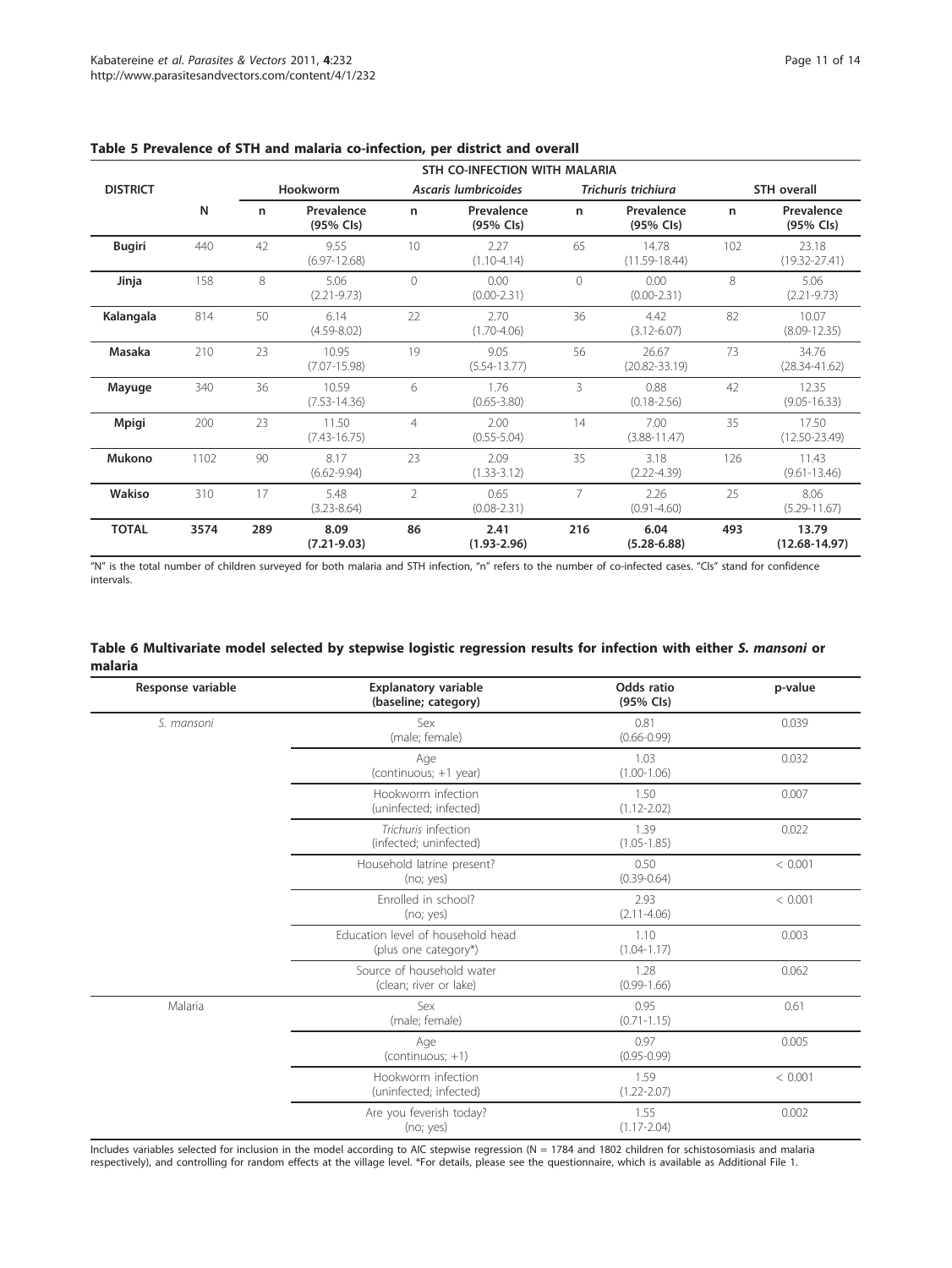key region for future surveys of co-infection incidence and also the health effects of infection with multiple parasites. There is a large body of research on the immune activity of patients co-infected with different parasites, with some evidence suggesting malaria leads to increased susceptibility to S. mansoni infection [[28](#page-12-0),[29](#page-12-0)], but also reports of modulation of malaria via up-regulation of the immune system as a result of helminth infection [\[30\]](#page-13-0). In these cases, treating for the helminth can result in a significant increase in the burden of malaria, further complicating decisions regarding appropriate control measures. On the other hand, certain areas within individual districts had notably high levels of one infection as compared to another, such as high malaria but low schistosomiasis prevalence in some of the islands in Mayuge district, as compared to low malaria and high schistosomiasis prevalence on the Koome islands in Mukono district. Managing these complex interactions is one of the many challenges facing existing and future control measures for NTDs in the Lake Victoria region.

# Challenges for control of NTDs in the context of remote island communities

Several points can be made relating to the current status of disease distribution and control interventions based on the results of these surveys. Firstly, it is clear that prevalence of intestinal schistosomiasis, STH and malaria continue to be high in many of the islands and the districts bordering on Lake Victoria. Consequently, the National Control Programme, which has been successful in reducing intensity and disease-related morbidity [[22\]](#page-12-0), needs to improve treatment coverage and efficacy of existing control measures in the areas studied.

In the context of the islands of Lake Victoria, logistical challenges were identified as a huge obstacle for regular training of CMDs, and timely and frequent delivery of drugs. Community health workers are often compelled to travel, by wooden canoes for several hours, to reach the outer islands in the lake; fuel for canoe engines is expensive, and often unavailable. Another challenge is the high level of population itinerancy and migration throughout the region; this has been observed in other studies [[21](#page-12-0)], and migration was cited as a key reason for treatment coverage during the survey only being estimated at approximately 70%, although residency length was not included in the questionnaire presented here. This highlights the need to include measures of itinerancy in future surveys, for accurate identification of the scale of population movement in the region. A solution would be to provide adequate funding to local health officers for

local travel; however, even if such funds were available, supervision and accountability of the system must simultaneously improve in order to ensure the investment reaches the people who need it the most.

The question of funding, and in particular, sustainability of control initiatives, is intrinsic to creating an effective yet efficient programme for reducing disease burden. Although chemotherapy has been the mainstay of control tactics in the last decade, it is clear that MDA alone will not sufficiently eliminate transmission of schistosomiasis, especially in hyper-endemic areas such as the Lake Victoria islands. What is required is a combination of political will, education and improvements in access to sanitation and clean water, alongside a committed and consistent chemotherapy regime [[31\]](#page-13-0). Indeed, such an integrated approach has proved successful for the on-going and sustainable control of helminthes and intestinal parasites in other island settings, such as the Seychelles [[32\]](#page-13-0), where improved socio-economic status has also contributed to reduction in disease. Given the correlation of such factors with increased disease risk in this study, overall economic development may also prove to be highly beneficial in this setting. However, in Lake Victoria, the scale of the problem is larger; moreover, given the levels of co-infection with malaria observed here and in other studies [[33\]](#page-13-0), any control strategy in East Africa will also have to take into account the possibility, and indeed relatively high probability, of co-infection with malaria.

As with intestinal helminthes, controlling malaria may also be achievable through a combination of access to treatment, distribution of bednets and indoor residual spraying. We mobilized communities to select CMDs who were immediately trained and started distributing medicines and disseminating health education messages. These CMDs could also be trained to deliver malaria control interventions such as distributing insecticidetreated mosquito nets and ACTs among these hard-toreach communities, therefore providing additional health benefits without the need to identify and/or train additional health workers. Bednets may also have additional protective benefits against other infections, such as lymphatic filariasis, also transmitted via mosquito vectors [[34\]](#page-13-0). Thus integrated monitoring of schistosomiasis, STH and malaria is indeed as appealing as the widely advocated integrated delivery of preventive chemotherapy (PCT) packages against NTDs [\[2](#page-12-0),[35](#page-13-0)]. With the ever-limited resources, especially in sub-Saharan countries, it is clear that integrating surveys and control of intestinal helminthes along with malaria is likely to provide the most efficient method of scaling up the control of the targeted multiple parasitic infections across a regional scale.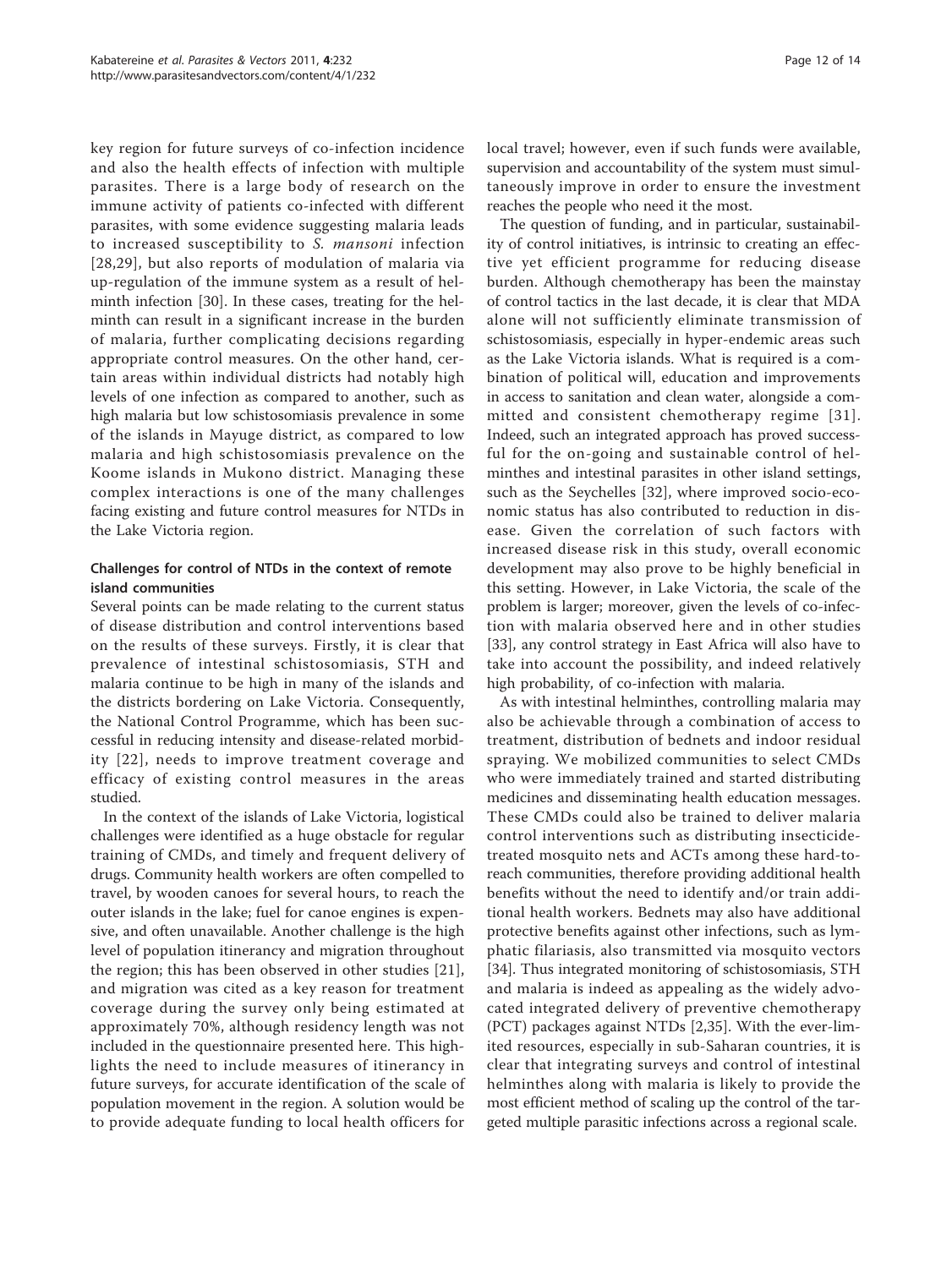# <span id="page-12-0"></span>Additional material

[Additional file 1: S](http://www.biomedcentral.com/content/supplementary/1756-3305-4-232-S1.PDF)ample questionnaire sheet. The questionnaire sheet was used to obtain information on demographics, socio-economic status, health behaviour and absenteeism.

#### Acknowledgements

The authors would like to thank all the Vector Control Division staff who assisted in the collection of data for this paper. Simon Brooker's assistance in the preparation of the study and the manuscript was also gratefully received. This research was funded by the Global Network for Neglected Tropical Diseases<http://globalnetwork.org/>.

#### Author details

<sup>1</sup>Vector Control Division, Ministry of Health, Kampala, Uganda. <sup>2</sup>Wolfson Wellcome Biomedical Laboratory, Department of Zoology, Natural History<br>Museum, London, SW7 5BD, UK. <sup>3</sup>Ecology and Evolutionary Biology, Princeton University, Princeton, NJ 08544, USA. <sup>4</sup>Schistosomiasis Control Initiative, School of Public Health, St. Mary's Campus, Norfolk Place, London W2 1PG, UK. <sup>5</sup>Disease Control Strategy Group/Molecular and Biochemical Parasitology Group, Liverpool School of Tropical Medicine, Pembroke Place, Liverpool, L3 5QA, UK. <sup>6</sup>University of Oxford/KEMRI/Wellcome Trust Research Programme, P.O. Box 43640, 00100, Nairobi, Kenya.

#### Authors' contributions

NBK conceived the study, coordinated the field research, assisted in the analysis and oversaw the writing of the manuscript. CJS participated in the field surveys, conducted the geospatial analyses and wrote the first draft of the manuscript. JCS-F conducted the statistical analyses and the writing of the manuscript. FMF was involved in the design of the study, the planning of the fieldwork and edited the manuscript. JRS participated in the field surveys, assisted in the analyses and in the writing of the first draft of the manuscript. AT assisted in the study design and implementation and edited the manuscript. AF was involved in the study conception, design and implementation, and edited the manuscript. All authors read and approved the final manuscript.

#### Competing interests

The authors declare that they have no competing interests.

Received: 19 September 2011 Accepted: 13 December 2011 Published: 13 December 2011

#### References

- 1. Engels D, Savioli L: [Reconsidering the underestimated burden caused by](http://www.ncbi.nlm.nih.gov/pubmed/16798088?dopt=Abstract) [neglected tropical diseases.](http://www.ncbi.nlm.nih.gov/pubmed/16798088?dopt=Abstract) Trends Parasitol 2006, 22:363-366.
- 2. Hotez PJ, Fenwick A, Savioli L, Molyneux DH: Rescuing the bottom billion through control of neglected tropical diseases. The Lancet 2009, 373:1570-1575.
- 3. Brooker S, Clements AC, Hotez PJ, Hay SI, Tatem AJ, Bundy DA, Snow RW: The co-distribution of Plasmodium falciparum [and hookworm among](http://www.ncbi.nlm.nih.gov/pubmed/17083720?dopt=Abstract) [African schoolchildren.](http://www.ncbi.nlm.nih.gov/pubmed/17083720?dopt=Abstract) Malar J 2006, 5:99.
- WHO: World Malaria Report. Geneva; 2010.
- 5. Kabatereine NB, Brooker S, Tukahebwa E, Kazibwe F, Onapa A: [Epidemiology and geography of Schistosoma mansoni in Uganda:](http://www.ncbi.nlm.nih.gov/pubmed/14996367?dopt=Abstract) [implications for planning control.](http://www.ncbi.nlm.nih.gov/pubmed/14996367?dopt=Abstract) Trop Med Int Health 2004, 9:372-380.
- 6. Yeka A, Gasasira A, Mpimbaza A, Achan J, Nankabirwa J, Nsobya S, Staedke SG, Donnelly MJ, Wabwire-Mangen F, Talisuna A, Dorsey G, Kamya MR, Rosenthal PJ: Malaria in Uganda: Challenges to control on the long road to elimination: I. Epidemiology and current control efforts. Acta Trop 2011.
- 7. Kabatereine NB, Tukahebwa E, Kazibwe F, Namwangye H, Zaramba S, Brooker S, Stothard JR, Kamenka C, Whawell S, Webster JP, Fenwick A: Progress towards countrywide control of schistosomiasis and soiltransmitted helminthiasis in Uganda. Trans R Soc Trop Med Hygiene 2006, 100:208-215.
- 8. Linehan M, Hanson C, Weaver A, Baker M, Kabore A, Zoerhoff KL, Sankara D, Torres S, Ottesen EA: Integrated implementation of programs targeting

neglected tropical diseases through preventive chemotherapy: proving the feasibility at national scale. Am J Trop Med Hyg 84:5-14.

- 9. Kolaczinski JH: Neglected tropical diseases and their control in Uganda: Situation analysis and needs assessment. Kampala; 2006.
- 10. Stensgaard AS, Jørgensen A, Kabatereine NB, Rahbek C, Kristensen TK: [Modeling freshwater snail habitat suitability and areas of potential snail](http://www.ncbi.nlm.nih.gov/pubmed/18686235?dopt=Abstract)[borne disease transmission in Uganda.](http://www.ncbi.nlm.nih.gov/pubmed/18686235?dopt=Abstract) Geospat Health 2006, 1:93-104.
- 11. Malone JB, Yilma JM, McCarroll JC, Erko B, Mukaratirwa S, Zhou X: [Satellite](http://www.ncbi.nlm.nih.gov/pubmed/11378142?dopt=Abstract) [climatology and the environmental risk of Schistosoma mansoni in](http://www.ncbi.nlm.nih.gov/pubmed/11378142?dopt=Abstract) [Ethiopia and east Africa.](http://www.ncbi.nlm.nih.gov/pubmed/11378142?dopt=Abstract) Acta Trop 2001, 79:59-72.
- 12. Brooker S: Spatial epidemiology of human schistosomiasis in Africa: risk models, transmission dynamics and control. Trans R Soc Trop Med Hygiene 2007, 101:1-8.
- 13. Brooker S, Kabatereine NB, Myatt M, Stothard JR, Fenwick A: [Rapid](http://www.ncbi.nlm.nih.gov/pubmed/15960703?dopt=Abstract) assessment of Schistosoma mansoni[: the validity, applicability and cost](http://www.ncbi.nlm.nih.gov/pubmed/15960703?dopt=Abstract)[effectiveness of the Lot Quality Assurance Sampling method in Uganda.](http://www.ncbi.nlm.nih.gov/pubmed/15960703?dopt=Abstract) Trop Med Int Health 2005, 10:647-658.
- 14. Katz N, Chaves A, Pellegrino J: [A simple device for quantitative stool](http://www.ncbi.nlm.nih.gov/pubmed/4675644?dopt=Abstract) [thick-smear technique in](http://www.ncbi.nlm.nih.gov/pubmed/4675644?dopt=Abstract) Schistosomiasis mansoni. Rev Inst Med Trop Sao Paulo 1972, 14:397-400.
- 15. Standley CJ, Adriko M, Arinaitwe M, Atuhaire A, Kazibwe F, Kabatereine NB, Stothard JR: [Epidemiology and control of intestinal schistosomiasis on](http://www.ncbi.nlm.nih.gov/pubmed/20663223?dopt=Abstract) [the Sesse Islands, Uganda: integrating malacology and parasitology to](http://www.ncbi.nlm.nih.gov/pubmed/20663223?dopt=Abstract) [tailor local treatment recommendations.](http://www.ncbi.nlm.nih.gov/pubmed/20663223?dopt=Abstract) Parasit Vectors 2010, 3:64
- 16. WHO: Prevention and control of schistosomiasis and soil-transmitted helminthiasis - report of a WHO expert committee. WHO Technical Report Series Geneva; 2002.
- 17. Ihaka R, Gentleman R: R: A language for data analysis and graphics. J Comput Graph Stat 1996, 5:299-314.
- 18. Breslow NE, Clayton DG: Approximate Inference in Generalized Linear Mixed Models. J Am Stat Assoc 1993, 88:9-25.
- 19. Akaike H: Information theory and an extension of the maximum likelihood principle. In Second International Symposium on Information Theory. Edited by: Petrov B, Csaki F. Budapest: Akademiai Kiado; 1973:267-281.
- 20. Yirga D, Deribe K, Woldemichael K, Wondafrash M, Kassahun W: [Factors](http://www.ncbi.nlm.nih.gov/pubmed/20525182?dopt=Abstract) [associated with compliance with community directed treatment with](http://www.ncbi.nlm.nih.gov/pubmed/20525182?dopt=Abstract) [ivermectin for onchoceriasis control in Southwestern Ethiopia.](http://www.ncbi.nlm.nih.gov/pubmed/20525182?dopt=Abstract) Parasit Vectors 2010, 3:48.
- 21. Standley CJ, Adriko M, Alinaitwe M, Kazibwe F, Kabatereine NB, Stothard JR: [Intestinal schistosomiasis and soil-transmitted helminthiasis in Ugandan](http://www.ncbi.nlm.nih.gov/pubmed/19908189?dopt=Abstract) [schoolchildren: a rapid mapping assessment.](http://www.ncbi.nlm.nih.gov/pubmed/19908189?dopt=Abstract) Geospat Health 2009, 4:39-53.
- 22. Kabatereine NB, Brooker S, Koukounari A, Kazibwe F, Tukahebwa E, Fleming F, Zhang Y, Webster J, Stothard JR, Fenwick A: [Impact of a](http://www.ncbi.nlm.nih.gov/pubmed/17308729?dopt=Abstract) [national helminth control programme on infection and morbidity in](http://www.ncbi.nlm.nih.gov/pubmed/17308729?dopt=Abstract) [Ugandan schoolchildren.](http://www.ncbi.nlm.nih.gov/pubmed/17308729?dopt=Abstract) Bull World Health Organ 2007, 85:91-99.
- 23. Standley CJ, Stothard JR: [Towards defining appropriate strategies for](http://www.ncbi.nlm.nih.gov/pubmed/20406429?dopt=Abstract) [targeted NTD control.](http://www.ncbi.nlm.nih.gov/pubmed/20406429?dopt=Abstract) Trop Med Int Health 2010, 15:772-773.
- 24. Clements ACA, Deville MA, Ndayishimiye O, Brooker S, Fenwick A: [Spatial](http://www.ncbi.nlm.nih.gov/pubmed/20409287?dopt=Abstract) [co-distribution of neglected tropical diseases in the East African Great](http://www.ncbi.nlm.nih.gov/pubmed/20409287?dopt=Abstract) [Lakes region: revisiting the justification for integrated control.](http://www.ncbi.nlm.nih.gov/pubmed/20409287?dopt=Abstract) Trop Med Int Health 2010, 15:198-207.
- 25. The Soil Maps of Africa, Uganda Government. Uganda Soils 1969 [\[http://](http://eusoils.jrc.ec.europa.eu/esdb_archive/eudasm/africa/maps/afr_ug2001so.htm) [eusoils.jrc.ec.europa.eu/esdb\\_archive/eudasm/africa/maps/afr\\_ug2001so.](http://eusoils.jrc.ec.europa.eu/esdb_archive/eudasm/africa/maps/afr_ug2001so.htm) [htm](http://eusoils.jrc.ec.europa.eu/esdb_archive/eudasm/africa/maps/afr_ug2001so.htm)].
- 26. Omumbo JA, Hay SI, Snow RW, Tatem AJ, Rogers DJ: [Modelling malaria](http://www.ncbi.nlm.nih.gov/pubmed/15941419?dopt=Abstract) [risk in East Africa at high-spatial resolution.](http://www.ncbi.nlm.nih.gov/pubmed/15941419?dopt=Abstract) Trop Med Int Health 2005, 10:557-566.
- 27. Craig MH, Snow RW, le Sueur D: [A climate-based distribution model of](http://www.ncbi.nlm.nih.gov/pubmed/10322323?dopt=Abstract) [malaria transmission in sub-Saharan Africa.](http://www.ncbi.nlm.nih.gov/pubmed/10322323?dopt=Abstract) Parasitol Today 1999, 15:105-111.
- 28. Sokhna C, Le Hesran J-Y, Mbaye P, Akiana J, Camara P, Diop M, Ly A, Druilhe P: [Increase of malaria attacks among children presenting](http://www.ncbi.nlm.nih.gov/pubmed/15544703?dopt=Abstract) [concomitant infection by Schistosoma mansoni in Senegal.](http://www.ncbi.nlm.nih.gov/pubmed/15544703?dopt=Abstract) Malar J 2004, 3:43.
- 29. Briand V, Watier L, Le Hesran J-Y, Garcia A, Cot M: [Coinfection with](http://www.ncbi.nlm.nih.gov/pubmed/15964953?dopt=Abstract) [Plasmodium falciparum](http://www.ncbi.nlm.nih.gov/pubmed/15964953?dopt=Abstract) and Schistosoma haematobium: Protective effect [of schistosomiasis on malaria in Senegalese children?](http://www.ncbi.nlm.nih.gov/pubmed/15964953?dopt=Abstract) Am J Trop Med Hyg 2005, 72:702-707.